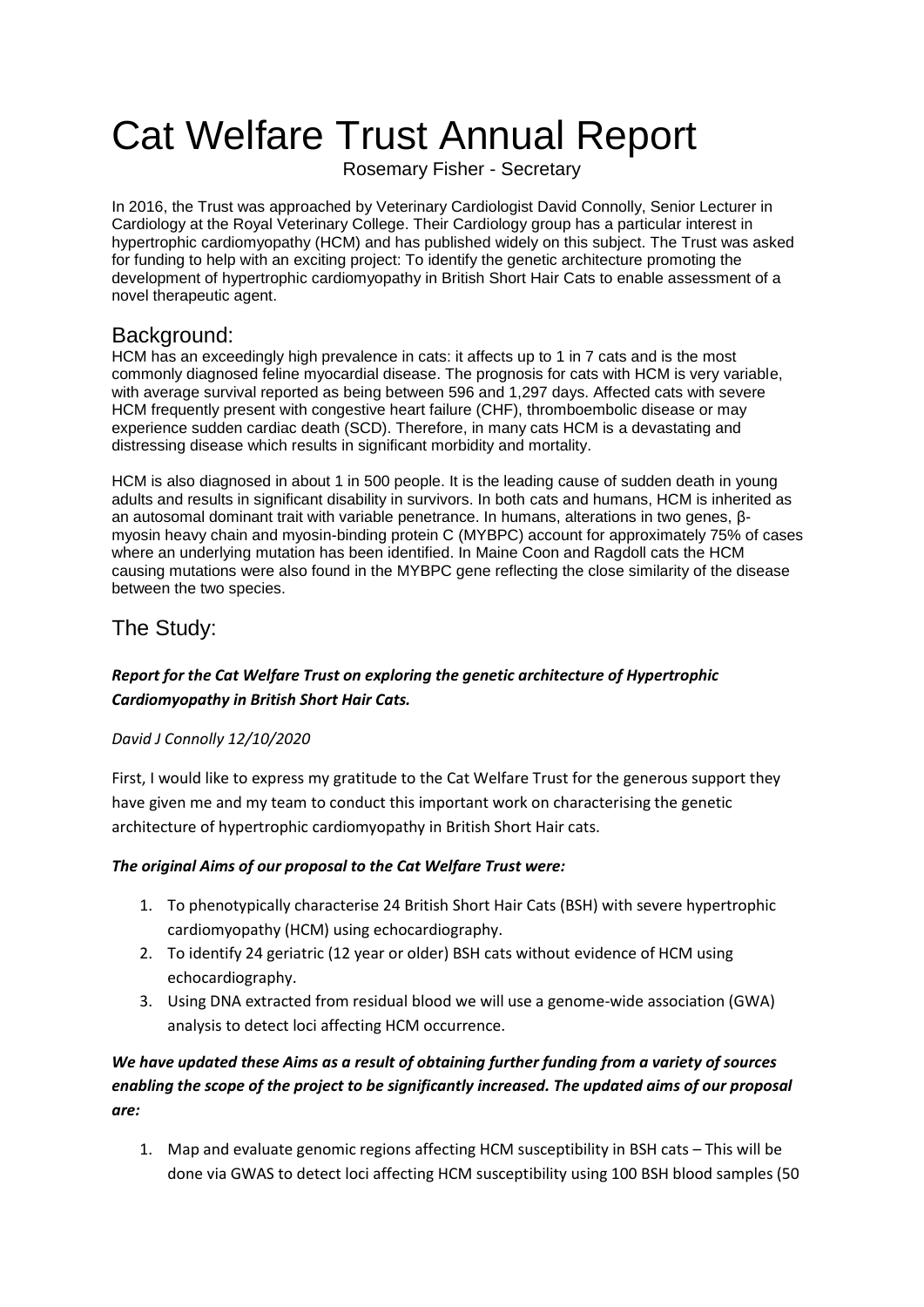HCM cases and 50 healthy, age-controlled cats controls). This work will analyse samples in a binary (case v control) manner as well as using the continuous variables from echocardiographic measurements and histopathological findings.

- 2. Identify the gene expression profile for HCM in cats This will be identified using RNAsequencing of ~20 myocardial samples (10 HCM, 10 healthy) from cases and controls (age and sex controlled as much as possible) followed by differential expression analysis and pathway enrichment analysis. We will have an emphasis on BSH cats and 5 of the HCM and 5 of the control samples will be from BSH cats. This type of work has not yet been published for feline HCM
- 3. Integrate results and identify genetic markers and biomarkers for prediction of HCM susceptibility.

#### *Experimental Design and Methods:*

#### *Phenotyping:*

All cats used in the study underwent an echocardiogram by diplomates in cardiology or cardiology residents under their supervision using standardised equipment (GE Vivid E9 echo machine; GE systems, Hatfield, Hertfordshire, UK); heart measurements, medical history and clinical data obtained during these examinations were accessible for research via the EchoPAC PC (Version 110.0.2; GE Medical Systems, Hatfield, Hertfordshire, UK) clinical software at the QMHA. Diagnosis of HCM was based on maxLVWT (max left ventricular wall thickness) calculated from the maximum value of a series of 2D end-diastolic measurements in different right parasternal views of the interventricular septum (IVSd 2D max) and the left ventricular free wall (LVFWd 2D max) with one or more value >6mm. Control cats were elderly (>9 years old) and defined as LVWT<5mm.

#### *Genotyping:*

DNA will be extracted from EDTA samples of HCM and control BSH cats using the Qiagen BioSprint 15 DNA Blood Kit using standard methods. We will analyse the disease as a binary trait (case vs. control) as well as using continuous variables based on echocardiography measurements in order to increase the resolution of the phenotype and power of the analysis and reduce the effect of variable disease expression. The study will include GWA and regional heritability analyses within BSH cat combined with a selective sweep approach to identify genomic regions under selection. Finally, whole-genome sequencing (WGS) of HCM-resistant and susceptible animals will be performed to identify putative causative mutations directly affecting HCM in the genomic regions of interest.

#### *RNA sequencing:*

20 myocardial samples (mid left ventricular free wall) described above will be harvested for RNA extraction. The samples will be homogenised, and RNA will be extracted using the commercially available GenElute RNA extraction kit provided by Sigma-Aldrich, which we have used previously to extract high quality RNA. RNA will then be subject to genomic DNA removal using the TURBO DNase (Thermo Fisher Scientific).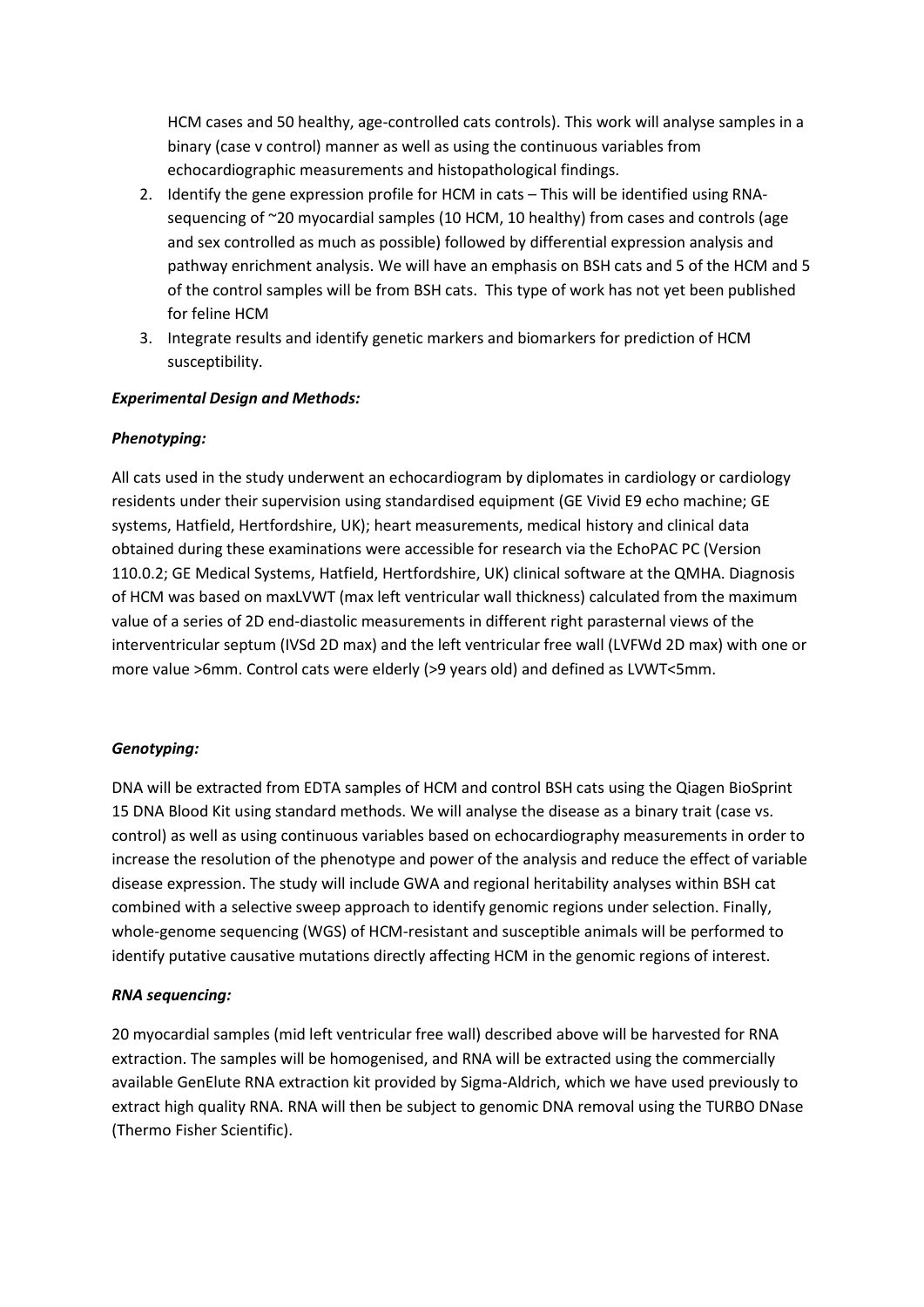Edinburgh Genomics UK (the leading company in the UK) will perform the library preparation of the samples and RNA-sequencing. RNA (1.2 µg with a RIN (RNA integrity number) of >8) will be extracted and sent to Edinburgh for Illumina library preparation. Illumina sequencing will be performed on a NovaSeq6000 with 50 paired-end reads (at least 375M + 375M reads).

The initial data analysis will be performed at Edinburgh Genomics, using their differential gene analysis pipeline, which includes:

- Mapping of reads to annotated genome using BWA/STAR, return of alignment file in BAM format.
- Assignment of reads to gene features and generation of matrix with read count per sample per gene using featureCounts; filtering and normalisation to produce a matrix suitable for exploratory purposes; return of raw and filtered/normalised matrices in .csv format with gene annotations.
- Exploratory analysis filtered/normalised matrices, return of expression distributions, principal components analysis and heat maps as image files showing up and down regulated transcripts
- Analysis of a differential gene set analysis between groups (with the statistically robust ROAST method), using gene sets from the Gene Ontology and Reactome.

With help from our experienced bioinformatics group here at the Royal Veterinary College, we will then perform in-house analysis to identify genes associated with pathways of particular biological interest in the setting of HCM by employing hierarchical clustering of the differentially-expressed genes followed by functional annotation using FuncAssociate $^{17}$ .

*Verification step:* Quantitative reverse transcription PCR (qRT-PCR) will be used to verify the mRNAsequencing results of genes more strongly expressed in affected cats versus healthy controls and preference will be given to genes that affect biological pathways of interest. Furthermore, we will quantify the activity of key genes at the translational level by Western blot and immunocytochemistry. These techniques are routinely performed in our laboratory.

*Results to date:* We continue to phenotype BSH cats using echocardiography which are obtained primarily from cats referred into The Queen Mother Hospital for Animals at the Royal Veterinary College (RVC) and these comprise both HCM affected and control animals. Residual EDTA blood samples are collected (with all ethical approval in place) and stored in a -80<sup>o</sup>C Freezer. Additional cases (HCM and control) are obtained from BSH breeders and owners by ourselves and a number of collaborators across the UK. Recently due to the Covid-19 pandemic phenotyping and sample collection has been significantly delayed but fortunately our hospital case load is back up to normal and unless a second lockdown occurs we hope to be back on track with our sample collection.

As of June 1<sup>st</sup> 2020 we have carefully phenotyped and collected blood samples from 68 HCM affected BSH cats and 27 BSH control cats. Our emphasis is now to increase our number of control geriatric cats – these represent the most difficult samples to collect as we need normal cat >10 years old given the late onset of the phenotype seen in many cases of HCM.